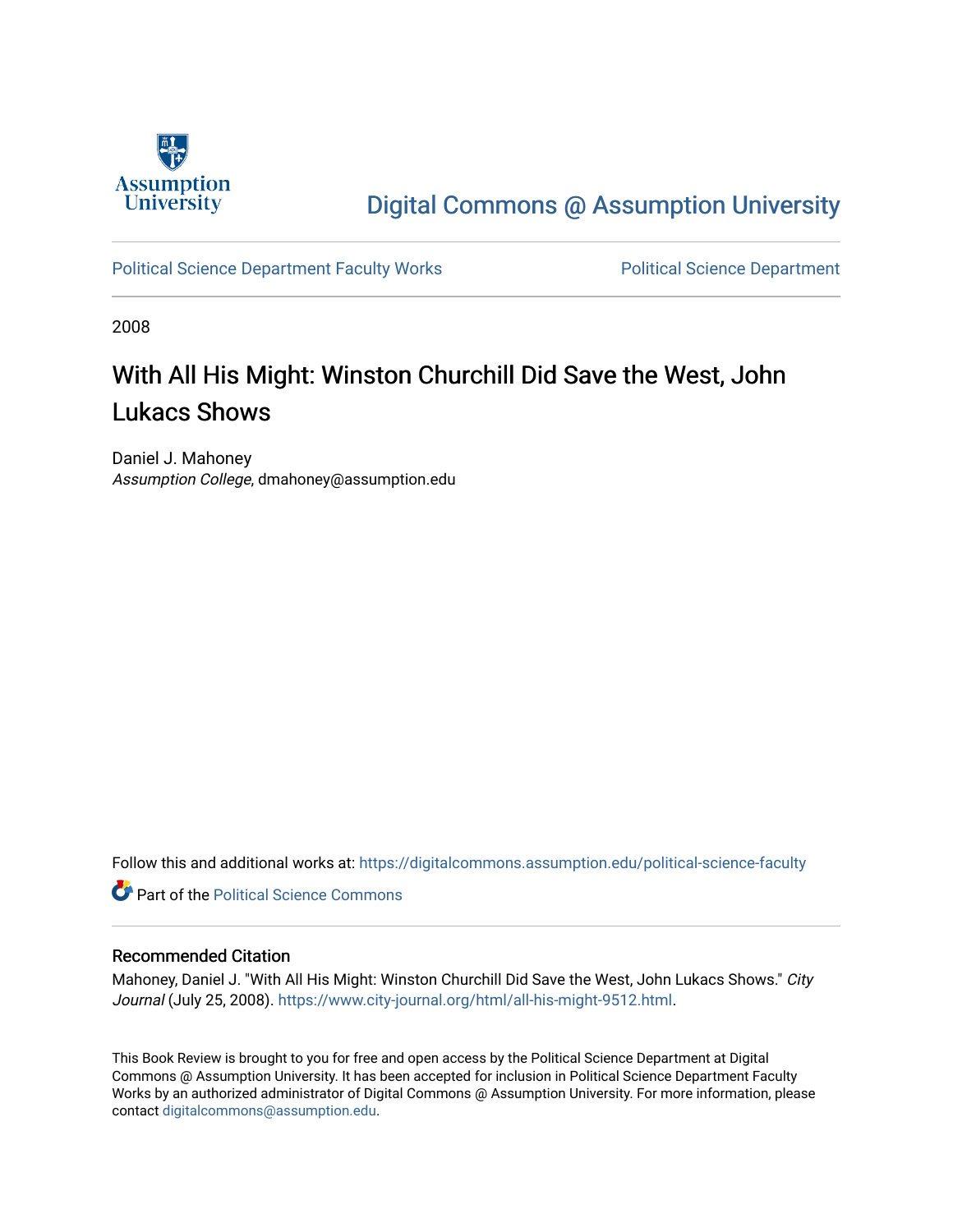# $[]$   $[]$   $Y$

BOOKS AND CULTURE

# **With All His Might**

Winston Churchill did save the West, John Lukacs shows.

[Daniel J. Mahoney](https://www.city-journal.org/contributor/daniel-j-mahoney_578) July 25, 2008

## *Blood, Toil, Tears and Sweat: The Dire Warning: [Churchill's](http://www.amazon.com/exec/obidos/ASIN/0465002870/manhattaninstitu/) First Speech as Prime Minister***, by John Lukacs (Basic Books, 147 pp., \$24.00)**

The Hungarian-born historian and man of letters John Lukacs is among our most learned and stimulating guides to the twentieth century, despite his sometimes irritating political and historical judgments. These include thunderous anathemas against American conservatism—which he contemptuously identifies with demagogic populism—and an increasingly unreflective antianticommunism (the word is his own). In Lukacs, the learned and humane historian coexists with a polemicist whose stubborn opinions on occasion make one cringe. In a charitable mood, one might say that these oppositions constitute an essential part of his curmudgeonly charm. For better or worse, Lukacs must be confronted whole.

Fortunately, his numerous books and writings on Winston Churchill bring out the best in him. In an egalitarian age in which greatness itself is belittled, at a time when partisans on both the left (such as Nicholson Baker) and the right (Pat Buchanan) compete to denounce Churchill as a warmonger, Lukacs stands as the closest thing we have to an authoritative guide to things Churchillian. The skeptical reader might ask what Lukacs's newest Churchill book could possibly add to what he has already written in such illuminating works as *The Duel, Five Days in London: May 1940*, and *Churchill: Visionary, Statesman, and Historian*. It's a fair question, and in fact there is a strong element of what the French call "déjà lu" ("I've already read that") in this short book. Commissioned by Basic Books for its Basic Ideas series, it is ostensibly a commentary on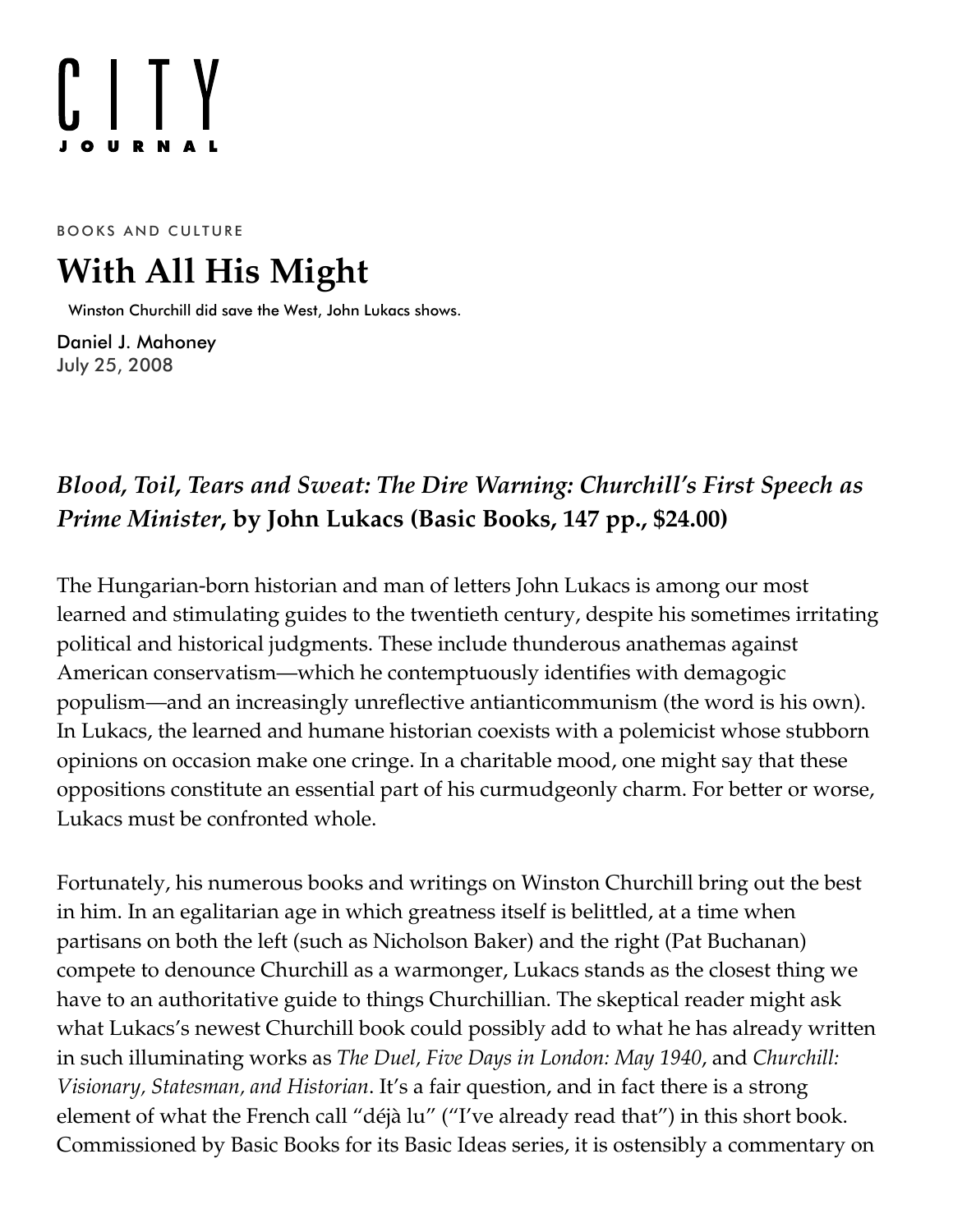the significance of Churchill's "Blood, Toil, Tears, and Sweat" speech of May 13, 1940, but it covers a broader canvas, serving as a précis of Lukacsian wisdom about Churchill. Lukacs provides a streamlined, elegant account of Churchill's speeches and statesmanship during the crucial summer of 1940, when Britain stood on the brink of disaster.

Churchill delivered the speech before a parliament still dominated by supporters of Neville Chamberlain and by Conservative mandarins suspicious of Churchill's alleged bellicosity, "unreliability," "unscrupulousness," and sundry other character defects. As Lukacs makes clear, Churchill's enemies at that time were primarily members of his own party; only a year or two earlier, they had been wholehearted defenders of a policy of appeasing Nazi Germany. After the deceptive inactivity of the "phony war"—in which the Western democracies stood back waiting to be attacked—and the devastating British defeat in Norway, a critical mass of the Conservative party came to realize that Neville Chamberlain did not have the personal qualities necessary for wartime leadership. But many still distrusted Churchill, including some eminent lights who in time would become unabashed Churchillians.

Lukacs dedicates surprisingly little space to an analysis of the May 13 speech. Delivered three days after King George VI asked Churchill to form a government, the speech, one of Churchill's shortest, was neither recorded nor broadcast to the nation at large. It became famous only after the fact. The BBC laconically summed it up in its regular news that evening by citing its key sentence: "I would say to the House as I said to those who have joined the government: I have nothing to offer but blood, toil, tears, and sweat." In the speech itself, those words were followed by Churchill's declaration of his government's "policy" to "wage war, by sea, land, and air, with all our might and with all the strength that God can give us."

For Lukacs, Churchill's maiden speech as prime minister is striking for the moral realism that informed his judgment of the international situation and his message to the British people. He did not in any way obscure what Lukacs calls the "prospect of plight and suffering" that lay ahead. Lukacs convincingly argues that Churchill was a libertyloving aristocrat who appreciated the British people's capacity to absorb bad news and to respond accordingly. He could appeal to the gritty determination of a free people to stand up against a "monstrous tyranny" and respond, when necessary, to a call to sacrifice on behalf of a way of life worth defending. As Lukacs points out, judging events by their eventual consequences is easy; it is now a commonplace to say that "the British pulled through," that "England *held*." But there was nothing inevitable about the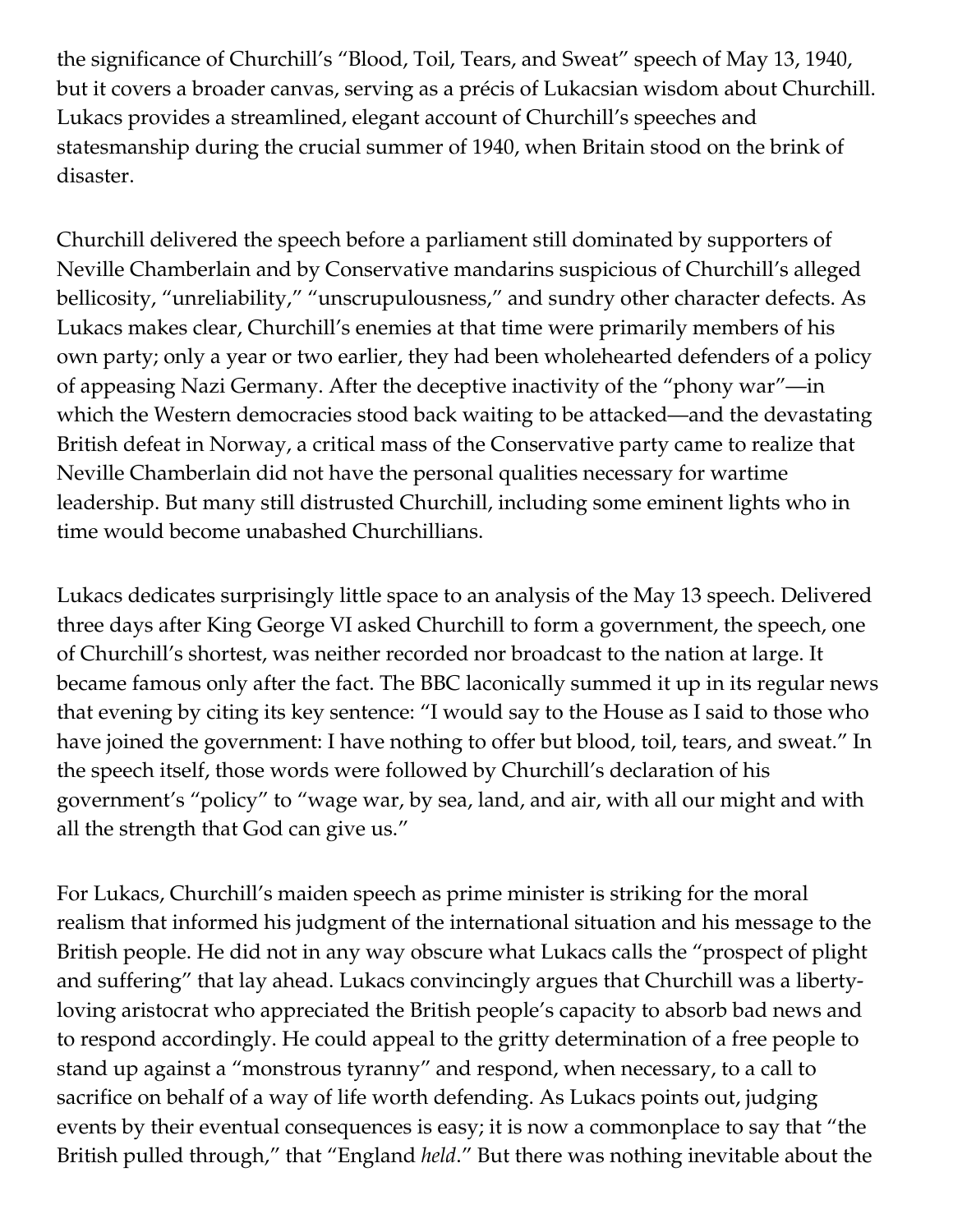survival of either Britain or of "Western civilization." A student of Tocqueville, Lukacs resists the illusion of retrospective fatalism, of historical determinism, to which so many historians succumb in a democratic age and about which the French thinker warned so powerfully. Lukacs is wonderfully attentive to the human element, to the difference that a single man made in shaping history.

Lukacs reminds us how bleak British prospects were until the war began to turn in the Allies' favor after November 1942 (that moment, long after America entered the war, that Churchill described as "the end of the beginning"). Churchill was aware of the real and terrible possibility of a Nazi victory before almost anyone else. How was he so lucid about men and events? For one thing, he never underestimated the strength, determination, and paradoxical "modernity" of the monstrous National Socialist dictatorship. The Left tended to see in National Socialism a merely atavistic barbarism, a temporary detour from inevitable progress, or a manifestation of the "contradictions" of so-called "late capitalism." These "progressivist," quasi-Marxist categories illuminated nothing. In contrast, Churchill appreciated the genuinely revolutionary character of the Nazi regime, which meant that in opposing it the democracies were defending the broad "continuity" of Western civilization. As Lukacs brilliantly demonstrates, Churchill saw clearly because of, and not despite, his "conservatism."

Churchill's rhetoric could be at once sobering and inspiriting because he knew precisely what was at stake in the struggle with Hitlerism. Just a month after his first speech as prime minister, on June 18, 1940, he delivered his "Finest Hour" speech, in which he declared that if Germany achieved hegemony over Europe, the whole world would "sink into the abyss of a new dark age made more sinister, and perhaps more protracted, by the lights of perverted science." Lukacs's penetrating analysis of the "Finest Hour" speech is one of the book's highlights. He rightly argues that the West confronted something much more dramatic than "a dreadful historical episode of a tyranny, of a modern mass-supported dictatorship replacing liberalism, parliaments, democracy." Rather, what was at stake was what Churchill called "civilization"—liberal *and* Christian civilization—"all that we have known and cared for."

Churchill put his hortatory rhetoric at the service of educating the public and steeling British resolve. When he became prime minister, public opinion was far from understanding or accepting the dire straits that confronted Britain and the British cause. In this sense, the "Blood, Toil, Tears, and Sweat" speech provided the crucial empirical and moral underpinnings for Churchillian statesmanship during the Battle of Britain, which the British public was only belatedly prepared to fight. Lukacs draws upon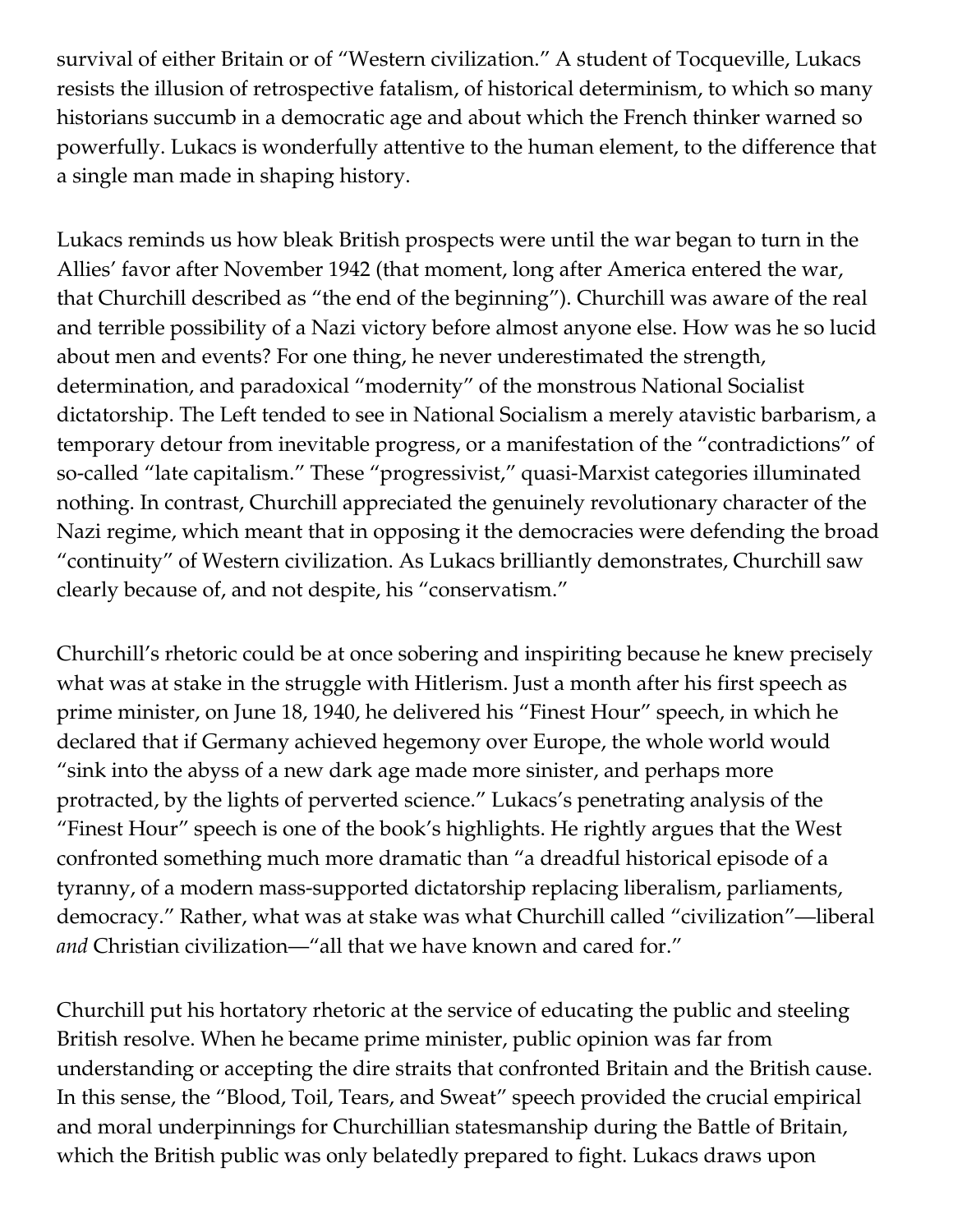fascinating public opinion surveys to show how Britons gradually began to catch up with Churchillian realism and determination during the five-week period between his maiden parliamentary address and the "Finest Hour" speech. The near-debacle at Dunkirk—where 330,000 British and French troops were almost lost before being successfully evacuated, seemingly against all odds—and the ultimate fall of France after a remarkably short battle sobered the British populace and put an end to the era of "wishful thinking." Britain was beginning to see with something resembling Churchillian clarity.

Lukacs also succinctly draws on *Five Days in London*, his book-length account of how Churchill outmaneuvered his foreign secretary, the Earl of Halifax, in the five-man war cabinet to put an end to any doubt about British determination to fight to the bitter end. In his luminous Dunkirk speech of June 4, 1940, Churchill proclaimed his much-vaunted "never surrender" policy. According to Hitler's view of the world, the British were a higher, Aryan "race"; the German dictator even occasionally expressed a willingness to tolerate the survival of a quasi-independent British state and empire. To inquire about German terms for a "negotiated settlement," as Halifax wanted, was in Churchill's view to start voluntarily down the road to self-enslavement. Halifax was no traitor or fascist sympathizer, and he conducted himself honorably throughout the war. But Churchill was nearly alone in fully appreciating that the Nazi regime was a profoundly anti-European ideological enterprise committed to the extirpation of Western civilization.

Lukacs is on shakier ground when he praises Churchill for prescience about Russia's imperial intentions at the end of the war. In his view, Russia is inherently imperialist and tyrannical—the land of the absolutists Ivan the Terrible and Peter the Great—and Lenin's and Stalin's totalitarian dictatorship was a manifestation of "eternal Russia" rather than of Soviet ideology. Further, he ascribes this highly problematic view to Churchill. In contrast, in his recently published *Churchill, Hitler, and the Unnecessary War*, Pat Buchanan lambastes Churchill for succumbing, if only for a time, to the view that the Soviet Union had de-ideologized and was in the process of becoming "Russia" once again. In Buchanan's revisionist account, Churchill precipitated the "unnecessary" Second World War by not recognizing that the USSR was a greater threat than Germany. Buchanan is closer to the truth than Lukacs about the nature of the Soviet regime and Churchill's (thankfully temporary) illusions about it—though he is wrong, terribly wrong, in blaming the war on Churchill.

Lukacs understands that Churchill allowed civilization to survive for another 50 years, and perhaps much more. As he puts it in the conclusion of *Five Days in London*,